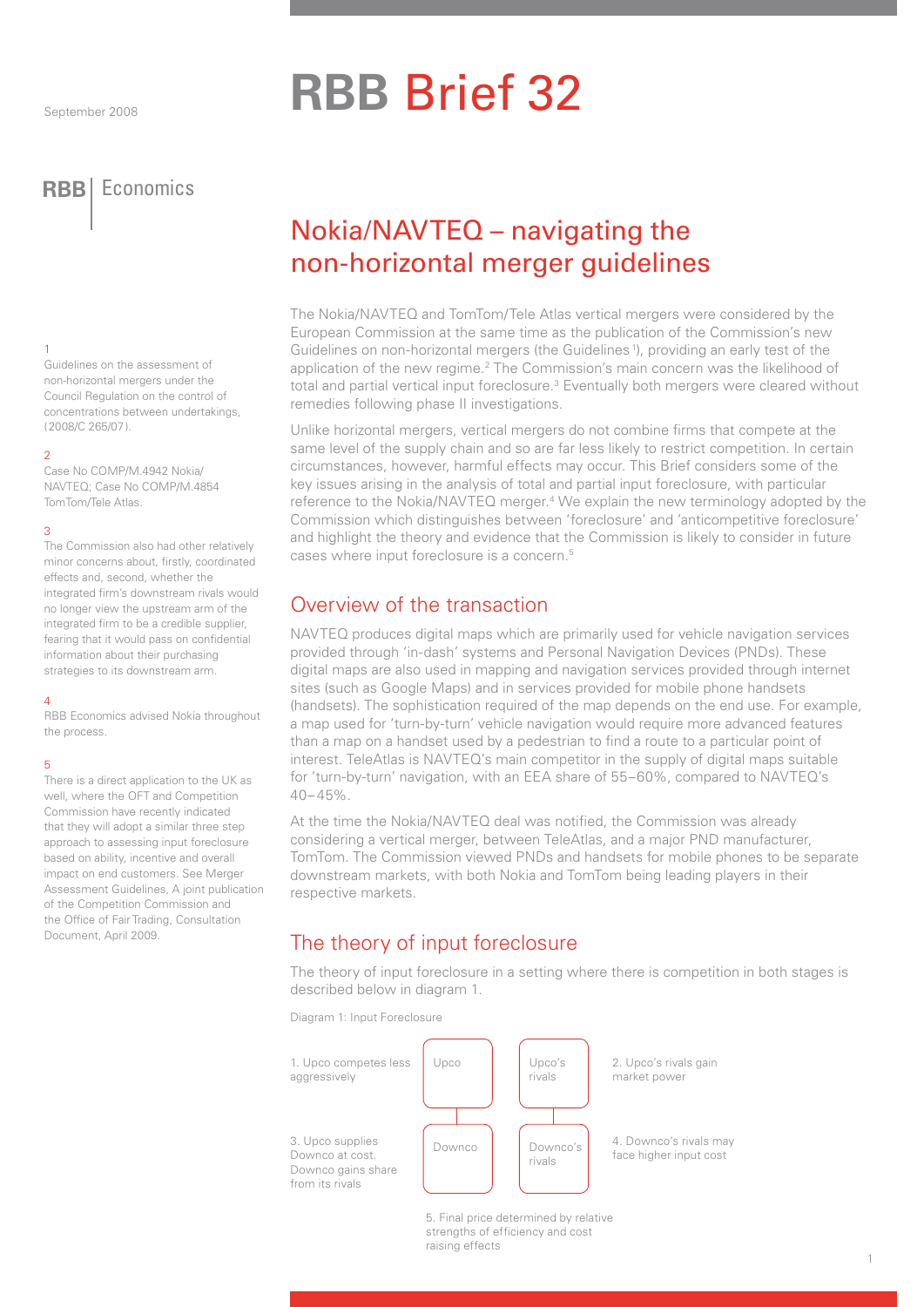#### 6

This assumes that prior to the merger Upco earned a margin when supplying Downco. Downco's cost reduction arises from the removal of 'double marginalisation' (i.e. a situation where a manufacturer sets a mark up over cost and its retailer then sets an additional mark up over the manufacturer's already marked up price).

#### 7

In principle, even if consumers gain in the short term, concern could be raised that if downstream rivals end up paying higher input prices and face a more efficient rival, their ability to compete could be permanently damaged. An alternative view, however, would be that such concerns are speculative and that, rather than fall by the wayside, rivals might instead be incentivised to invest or innovate to a greater degree to escape their plight. Consistent with the latter train of thought is the Guidelines' statement: 'the fact that rivals may be harmed because a merger creates efficiencies cannot in itself give rise to competition concerns' (paragraph 16).

#### 8

NAVTEQ would also have to refuse to supply developers of navigation software who would on-sell NAVTEQ maps. embedded in their navigation software, to Nokia's rivals.

#### $\overline{Q}$

Further, instead of offering turn-by-turn navigation, a handset manufacturer could choose to appeal to consumers by enhancing other features of the handset, such as its camera, music player, web browser or video-player. In contrast, in TomTom/TeleAtlas, turn-by-turn navigation was an essential feature of the PND.

According to the basic theory, an upstream firm (Upco) integrates with a downstream firm (Downco). Upco then competes less aggressively to supply Downco's rivals. As a result, Upco's rivals may set higher prices to Downco's rivals (although this will not necessarily happen, as we explain below). If so, Downco's rivals have their input costs increased and this is called 'foreclosure'. In contrast, Upco supplies Downco at cost, so Downco's input cost falls.<sup>6</sup> Whether end customers gain or suffer depends on how these effects balance out. On the one hand, Downco's rivals are less competitive if their costs are higher. On the other hand, Downco has an incentive to lower price because its costs have fallen. If the cost raising effect dominates so that downstream prices increase (in aggregate), then foreclosure is 'anticompetitive' in the Guidelines' language. If the efficiency effect dominates so that end customers gain in aggregate, then the merger is beneficial (regardless of whether a foreclosure effect occurs).<sup>7</sup>

Here the Guidelines make a distinction between 'foreclosure' (raising rivals' costs) and 'anticompetitive foreclosure' (which may result from 'foreclosure' and occurs where the merger leaves end customers worse off in aggregate). While this distinction is related to the theoretical literature, it may take time for practitioners to become comfortable with the idea that the term 'foreclosure' does not necessarily refer to a harmful practice.

The preceding theory of input foreclosure can be broken down into the following three steps, which are set out in the Guidelines:

- *Ability.* Can Upco credibly generate a price increase for Downco's rivals?
- *Incentive.* Would Upco profit from such a strategy?
- *Consumer harm.* Do end customers ultimately suffer from this strategy?

### Total Foreclosure

These principles are most easily explained with respect to total (or 'complete') foreclosure. In this case, NAVTEQ would credibly *refuse to supply* digital map data to mobile handset manufacturers other than Nokia.<sup>8</sup> The concern would then be that TeleAtlas (the only other supplier of digital map data) would exercise market power over Nokia's rivals making them less competitive against Nokia when competing for handset sales, leaving Nokia in a position to capture some of their lost sales and set higher prices to consumers.

The Commission considered that it was 'unclear' whether NAVTEQ had the ability to increase prices of digital maps. First, it is not at all clear how NAVTEQ could make a credible commitment *not* to supply Nokia's rivals. Without such a commitment, NAVTEQ would be tempted to undercut TeleAtlas and supply downstream rivals again, which would cause TeleAtlas to be wary of increasing prices in the first place.

Second, TeleAtlas would continue to face some competition from Garmin, a software developer which benefited from a long term contract to supply navigation software using NAVTEQ digital maps. Third, if faced with higher TeleAtlas prices, handset manufacturers could switch to substitutes for turn-by-turn navigation applications, such as less sophisticated digital maps that show a person's location on a map but without providing real time turn-by-turn directions.9

Next the Commission considered the 'incentive' step. An analysis of the incentives to engage in total foreclosure requires weighing up the foregone profits from NAVTEQ's refusal to supply Nokia's handset rivals, with any profits gained downstream as a result of those rivals losing share to Nokia. The former are estimated relatively easily, for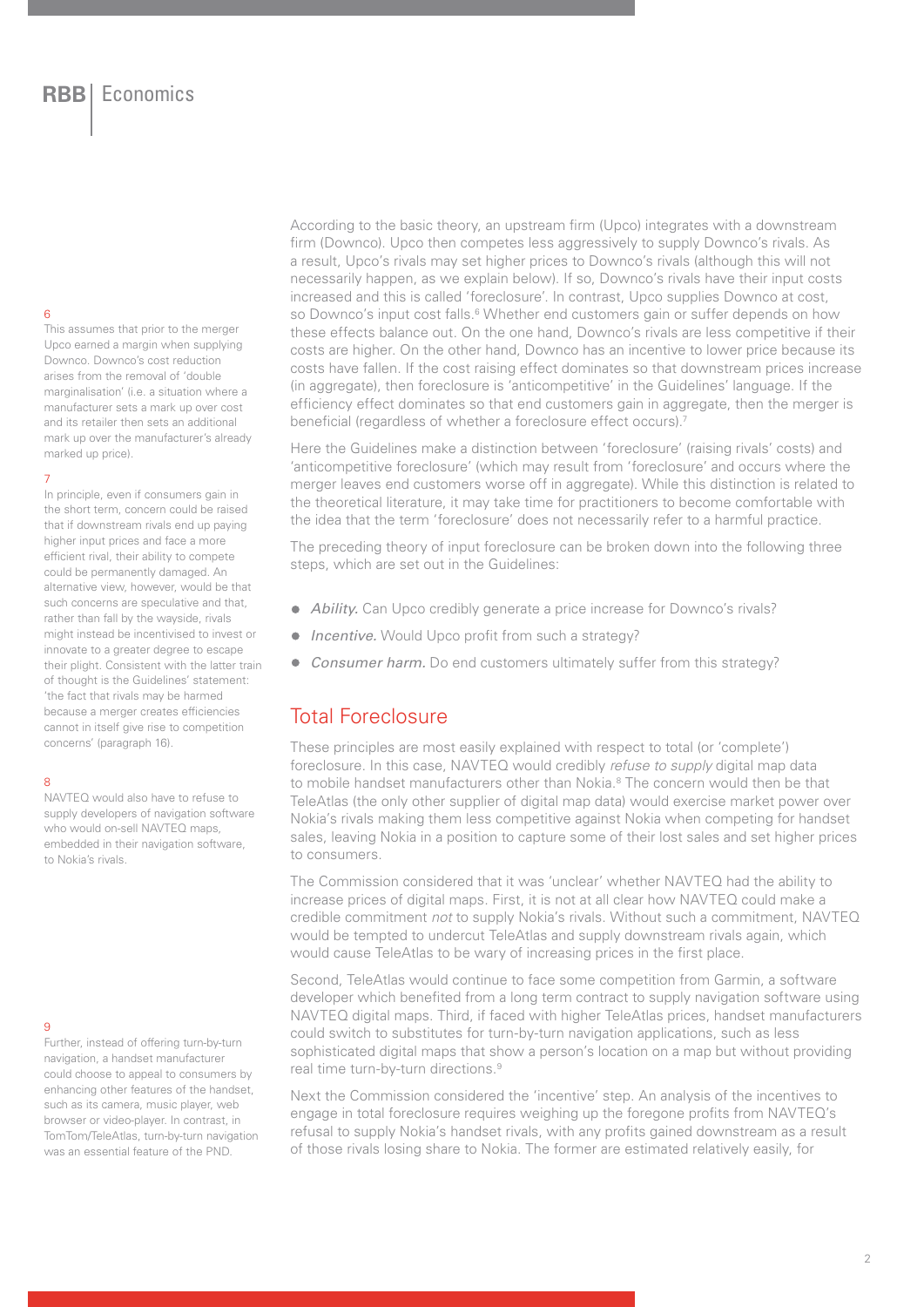example, by using internal forecasts of future demand for digital map data from Nokia's rivals, NAVTEQ's share of that demand, and NAVTEQ's margin.

However, estimating profit gained downstream is a more difficult exercise. It requires making numerous assumptions on, for example: (i) the increase in TeleAtlas' price; (ii) how much of the price rise is passed on by Nokia's rivals; and (iii) the degree to which an increase in the price of rival handsets would divert demand to Nokia handsets. These parameters may be gauged using, inter alia, prior industry studies and econometric analysis. However, it is important to note that many of these factors will be inter-related. (For example, the degree to which TeleAtlas would increase price would depend on the price sensitivity of Nokia's rivals, which in turn relates (in part) to how many units they would lose to Nokia in the event that they passed on higher input prices.) Ideally, therefore, parameters would be subjected to sensitivity and consistency tests where such tests take into account the likely interrelationships between the assumptions.

Nokia/NAVTEQ submitted an analysis which showed that, under conservative (and consistent) assumptions, total foreclosure would not be profitable for the merged entity unless TeleAtlas' prices were increased by a very large (and unrealistic) amount. The Commission confirmed the parties' analysis that such foreclosure would not be profitable. An important feature was that the digital map data input cost accounted for a small percentage of total handset costs making it all the more difficult to induce a price rise that would shift a substantial degree of output to Nokia from its rivals.

## Partial foreclosure

With partial foreclosure, the theory is that Upco may compete less aggressively than before, but without going so far as to refuse to supply Downco's rivals (and so the commitment problem does not arise).

This feature, when viewed alone, indicates that the merger might cause Downco's rivals to face higher input prices, but not quite as high as with total foreclosure. However, with both total and partial foreclosure, there are offsetting effects. First, post merger Downco purchases only from Upco and no longer purchases from Upco's rivals. Second, Downco enjoys lower input costs, and so (other things being equal) has an incentive to lower price. This would lead to lower sales for Downco's rivals, which in turn reduces their demand for inputs. Both factors reduce demand for the inputs supplied by Upco's rivals. In short, Upco's rivals may face less competition but they also face lower demand for their products. The latter effect typically dominates, causing input prices to fall – i.e. the cost raising concern ('foreclosure') does not materialise.10

Moreover, even if downstream rivals did face higher prices, this would not necessarily imply that prices to consumers would increase. If Downco benefited from a sufficiently large reduction in double marginalisation, consumers would still benefit from lower prices post merger.11 In this case, foreclosure of rivals occurs, but the net effect is lower consumer prices. Addressing these issues is possible using economic models of the upstream and downstream structure. While not always required, they can be used to eliminate implausible or contradictory outcomes and hence simulate both the profitability of a foreclosure strategy and the post merger impact on end customers.<sup>12</sup>

In the case of Nokia/NAVTEQ, the Commission did not need to weigh up these effects as its analysis of the merger concluded that there was insufficient incentive to engage in partial foreclosure, of the kind required to raise input prices, as it would not be profitable.

#### $10$

The theory is covered in more detail in *The Impact of Vertical and Conglomerate Mergers on Competition,* Jeffrey Church, September 2004. Report prepared for DG Competition.

#### 11

First, despite higher costs, Downco's rivals may still lower prices because competition from Downco is more intense. Second, even if the prices of Downco's rivals increase, a fall in Downco's price may be enough to cause the (weighted) average price faced by consumers to be lower.

#### 12

RBB has in house models suitable for this approach. If required, these allow considerable flexibility in modelling the industry, while grounding all simulations in realism through their ability to predict pre-merger outcomes. This may provide an informative way to investigate whether there is a high or low probability of harmful outcomes occurring post merger.